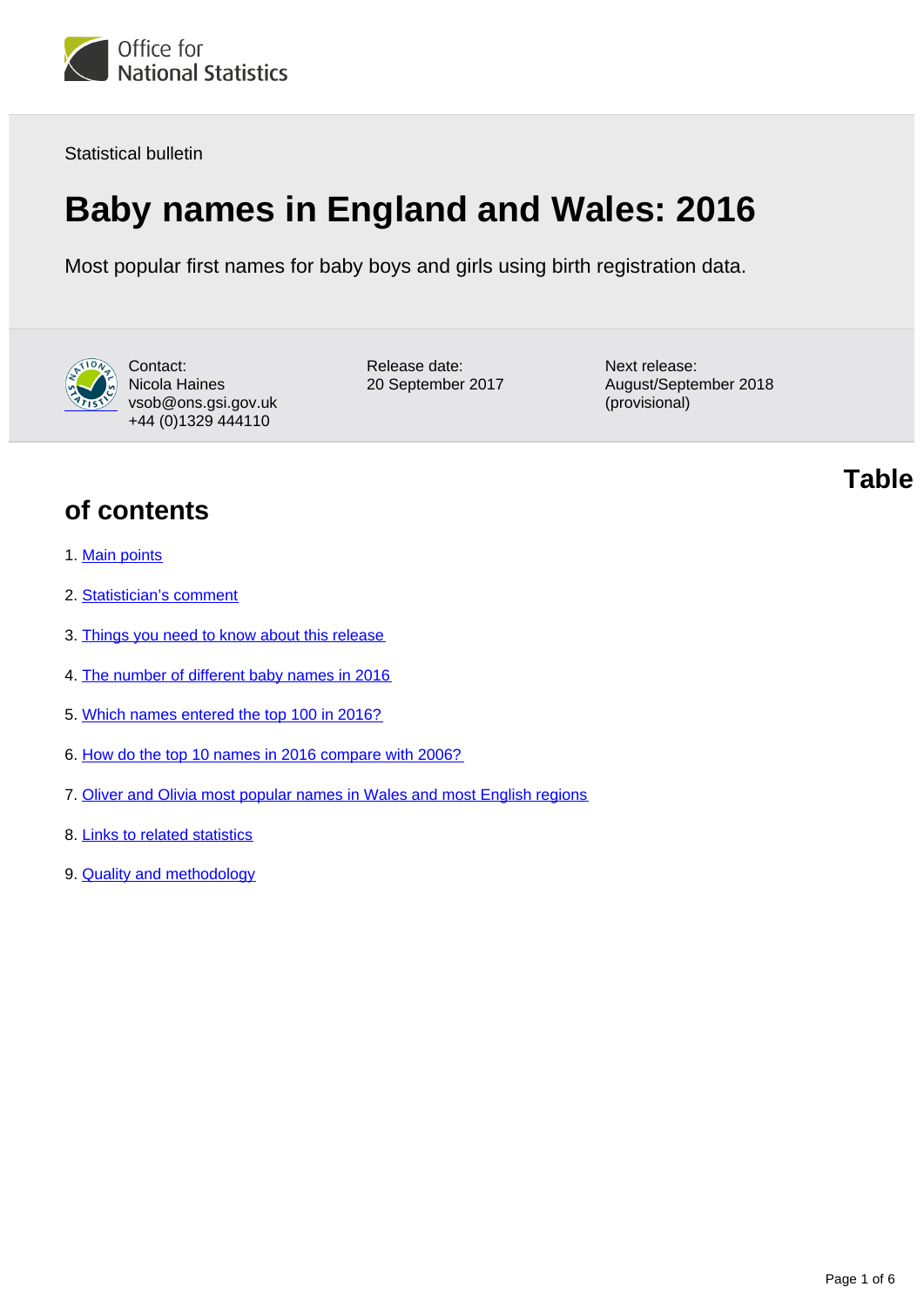# <span id="page-1-0"></span>**1 . Main points**

- Olivia was the most popular first name given to baby girls born in England and Wales in 2016, replacing Amelia, which has been the most popular girls' name since 2011.
- Oliver remains as the most popular first name given to baby boys in England and Wales in 2016 and has been the most popular boys name since 2013.
- Olivia was the most popular name for baby girls in five out of the nine English regions in 2016.
- Oliver was the most popular name for baby boys in six out of the nine English regions in 2016.
- Olivia and Oliver were the most popular first names given to babies born in Wales in 2016.
- Lily replaced Poppy in the top 10 girls' names for England and Wales in 2016, compared with 2015.
- Muhammad replaced William in the top 10 boys' names for England and Wales in 2016, compared with 2015.

### <span id="page-1-1"></span>**2 . Statistician's comment**

"With over 696,000 babies born in England and Wales in 2016, and nearly 64,000 different names chosen for them, it's interesting how relatively stable the top 10 names have been over recent years. Olivia replaced Amelia as the most popular name for girls in 2016, returning to the top position it previously held between 2008 and 2010. Oliver remained the most popular name for baby boys born in 2016, having held the top spot since 2013. It is as you move down the rankings that you begin to notice social and cultural changes being reflected in name choices. Harper was the girls' name in the top 100 in 2016 with the biggest rise in popularity over the previous 10 years, whilst for boys it was Jaxon."

Nick Stripe, Vital Statistics Outputs Branch, Office for National Statistics.

Follow Vital Statistics Outputs Branch on Twitter [@StatsLiz](https://twitter.com/StatsLiz?ref_src=twsrc%5Etfw)

### <span id="page-1-2"></span>**3 . Things you need to know about this release**

Important information for interpreting these baby name statistics:

- baby name statistics are compiled from first names recorded when live births are registered in England and Wales as part of civil registration, a legal requirement
- the statistics are based only on live births that occurred in the calendar year, as there is no public register of stillbirths
- babies born in England and Wales to women whose usual residence is outside England and Wales are included in the statistics for England and Wales as a whole, but excluded from any sub-division of England and Wales
- the statistics are based on the exact spelling of the name given on the birth certificate; grouping names with similar pronunciation would change the rankings and exact names are given so users can group if they wish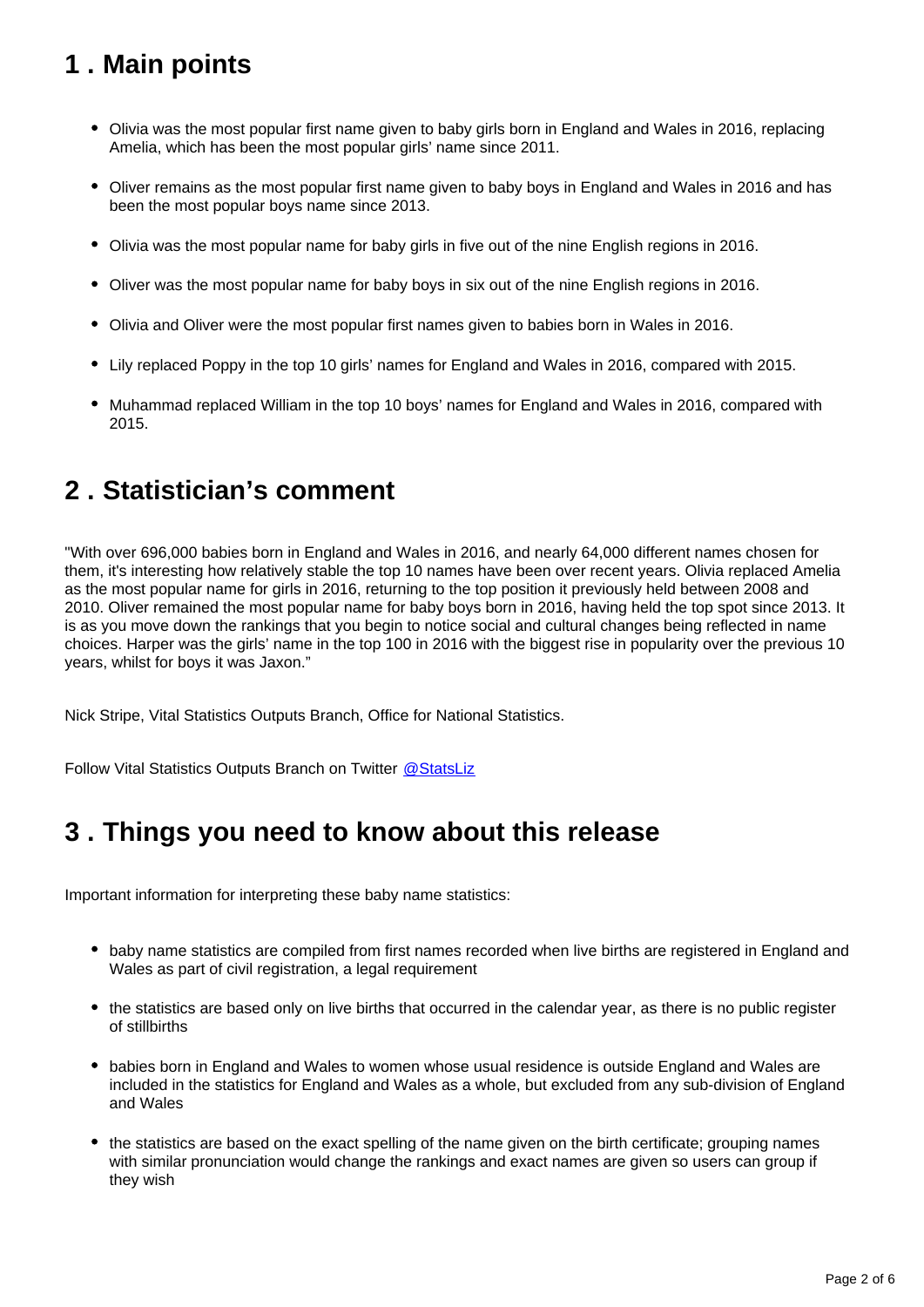### <span id="page-2-0"></span>**4 . The number of different baby names in 2016**

In 2016, there were [696,271 live births](https://www.ons.gov.uk/peoplepopulationandcommunity/birthsdeathsandmarriages/livebirths/bulletins/birthsummarytablesenglandandwales/2016) in England and Wales. Table 1 provides information on the number of different names registered to baby boys and girls, including the number of babies with a name that only occurred once or twice in 2016.

#### **Table 1: Live births and the number of different baby names registered in 2016 England and Wales**

England and Wales

|                                                                        | <b>Boys</b>   | Girls         |
|------------------------------------------------------------------------|---------------|---------------|
| Number of live births                                                  | 357,046       | 339,225       |
| Number of different baby names registered                              | 28,274        | 35,645        |
| Number of babies with a name in the top 100                            | 181,730 (51%) | 142,257 (42%) |
| Number of babies with a name in the top 10                             | 46,601 (13%)  | 33,624 (10%)  |
| Number of babies with a name that occurred once in 2016                | 19,005 (5%)   | 24,198 (7%)   |
| Number of babies with a name that occurred twice in 2016               | 6,048(2%)     | 7,874 (2%)    |
| Number of babies with a name that occurred three or more times in 2016 | 331,981 (93%) | 307,145 (91%) |
|                                                                        |               |               |
| Number of births registered without a name                             | 12            | 8             |
|                                                                        |               |               |

Source: Office for National Statistics

Notes:

1. Baby name datasets only include names with counts of three or more to protect the confidentiality of uncommon baby names.

2. Percentages may not sum due to rounding.

### <span id="page-2-1"></span>**5 . Which names entered the top 100 in 2016?**

There were six new entries into the top 100 most popular boys' names in 2016 for England and Wales: Albie, Arlo, Ezra, Finn, Jasper and Jesse. These replaced Callum, Connor, Jamie, Kian, Seth and Sonny, which were in the top 100 in 2015.

There were four new entries in the top 100 most popular girls' names in 2016 in England and Wales: Felicity, Iris, Luna and Lydia. These replaced Bethany, Hollie, Katie and Lacey.

Use our interactive chart to compare changes in the top 100 boys' and girls' names between 1904 and 2016. Data for 1904 to 1994 are only available at 10-yearly intervals; for 1996 to 2016, figures are available for every year.

#### **Compare changes in the top 100 baby boys' and girls' names between 1904 and 2016**

The top 100 boys' and girls' names for 2016 are also available for England and Wales separately in our [datasets](https://www.ons.gov.uk/peoplepopulationandcommunity/birthsdeathsandmarriages/livebirths/bulletins/babynamesenglandandwales/2016/relateddata).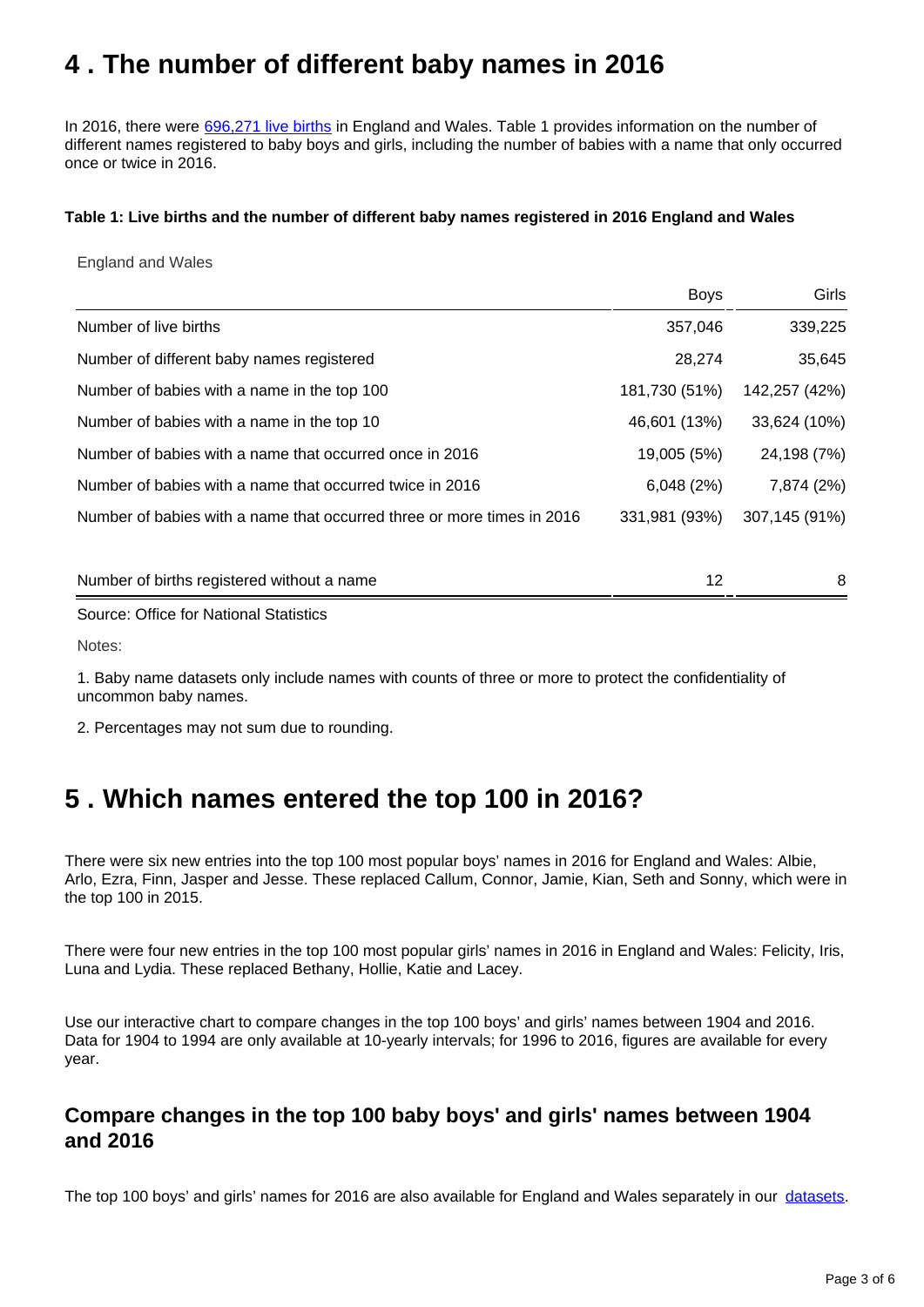### <span id="page-3-0"></span>**6 . How do the top 10 names in 2016 compare with 2006?**

The top 10 names in 2016 in England and Wales and changes in rank since 2006 for boys and girls are outlined in Figures 1 and 2.

### **Top 10 boys' baby names in England and Wales, 2006 and 2016**

Five of the 10 most popular boys' names in 2016 were also in the top 10 in 2006: Oliver, Harry, Jack, Charlie and Thomas.

When compared with 2006, the names with the greatest increase in popularity in the top 10 in 2016 were Noah, Oscar and Muhammad (up 41, 36 and 35 places in the rankings respectively). The largest decrease was for Daniel, down 20 places in the rankings since being in the top 10 in 2006.

### **Top 10 girls' baby names in England and Wales, 2006 and 2016**

Of the 10 most popular girls' names in 2016, there were four that were also in the top 10 in 2006; Olivia, Emily, Lily and Jessica.

Compared with 2006, the biggest increases in popularity for those names in the top 10 in 2016 were Isla and Ava (up 89 and 55 places in the rankings respectively). The largest decrease in popularity since being in the top 10 in 2006 was for Ellie (down 38 rank places).

### <span id="page-3-1"></span>**7 . Oliver and Olivia most popular names in Wales and most English regions**

In 2016, Oliver was the most popular name for baby boys in six out of the nine English regions and Olivia was the most popular name for baby girls in five out of the nine regions (Table 2). Oliver and Olivia were also the most popular names respectively for baby boys and girls born in Wales in 2016.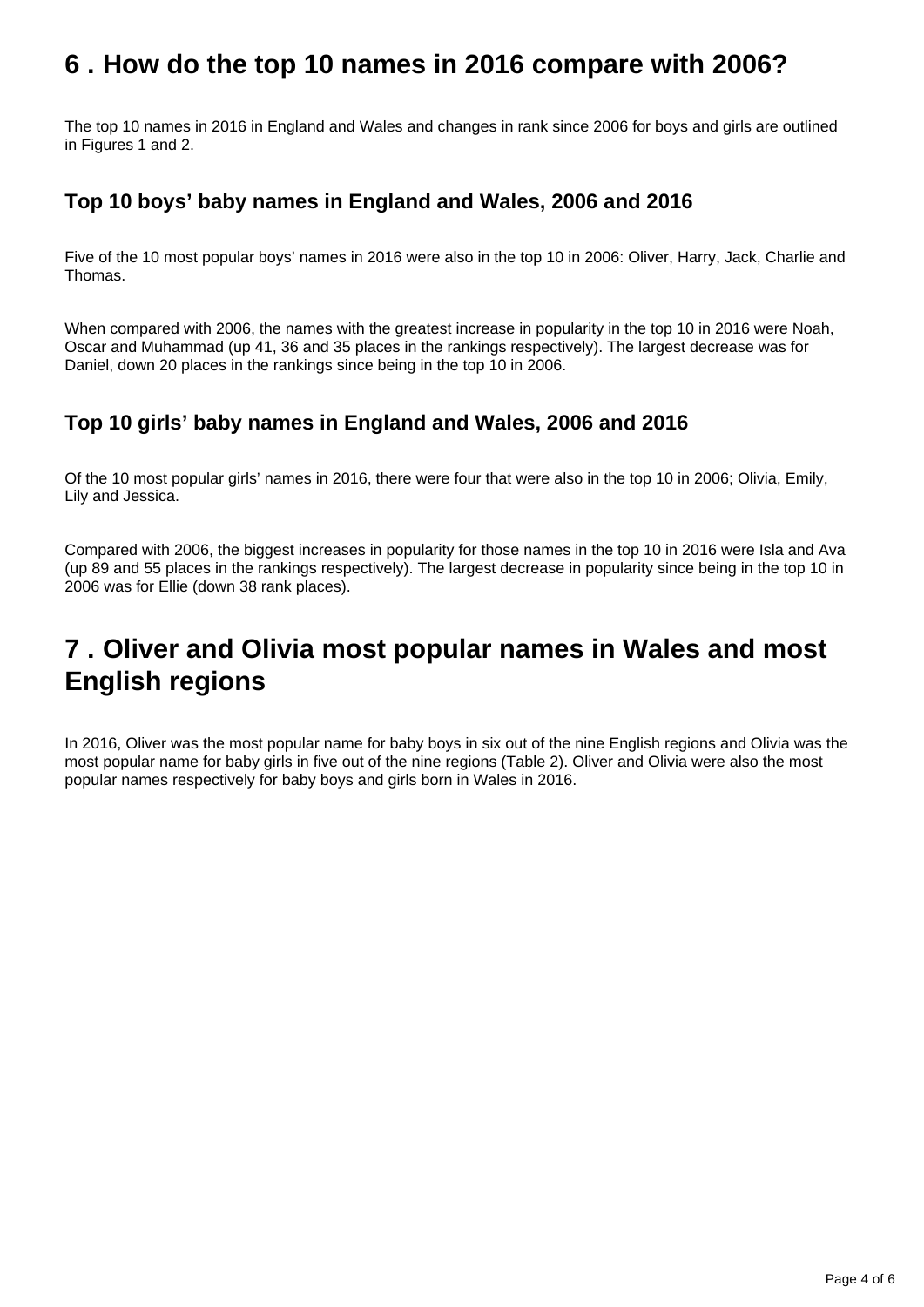#### **Table 2: Most popular names for baby boys and girls in 2016, England, Wales, and regions within England**

| Country / Region            | Most popular boys'<br>name | Most popular girls'<br>name |
|-----------------------------|----------------------------|-----------------------------|
| <b>ENGLAND</b>              | Oliver                     | Olivia                      |
| North East                  | Harry                      | Olivia                      |
| North West                  | Oliver                     | Olivia                      |
| Yorkshire and The<br>Humber | Oliver                     | Amelia                      |
| East Midlands               | Oliver                     | Amelia                      |
| <b>West Midlands</b>        | Muhammad                   | Amelia                      |
| East                        | Oliver                     | Olivia                      |
| London                      | Muhammad                   | Amelia                      |
| South East                  | Oliver                     | Olivia                      |
| South West                  | Oliver                     | Olivia                      |
| <b>WALES</b>                | Oliver                     | Olivia                      |

Source: Office for National Statistics

### <span id="page-4-0"></span>**8 . Links to related statistics**

More detailed data for [2016 baby names](https://www.ons.gov.uk/peoplepopulationandcommunity/birthsdeathsandmarriages/livebirths/bulletins/babynamesenglandandwales/2016/relateddata) by country, region and month for England and Wales are available on our website alongside data for 1996 to 2015.

Historical rankings of baby names for [1904 to 1994](https://www.ons.gov.uk/peoplepopulationandcommunity/birthsdeathsandmarriages/livebirths/datasets/babynamesenglandandwalestop100babynameshistoricaldata) (top 100 rankings at 10-year intervals) were provided by the General Register Office. Office for National Statistics (ONS) took responsibility for producing baby name statistics in 2009 and does not have the data to compile figures prior to 1996. This represents all the historic data available; we are unable to provide counts for years prior to 1996.

[A baby names comparison tool](http://names.darkgreener.com/) has been developed by Anna Powell-Smith using our data. It allows you to analyse changing trends in names for boys and girls in England and Wales since 1996.

Special extracts and tabulations of baby names data for England and Wales are available to order (subject to legal frameworks, disclosure control, resources and the **[ONS charging policy](http://www.ons.gov.uk/aboutus/whatwedo/statistics/publicationscheme)**, where appropriate). Enquiries should be made to Vital Statistics Outputs Branch by email to vsob@ons.gsi.gov.uk or telephone on +44 (0)1329 444110. User requested data will be published onto [our website](https://www.ons.gov.uk/search?q=baby%20names&sortBy=relevance&filter=user_requested_data&q=baby%20names&size=10).

# <span id="page-4-1"></span>**9 . Quality and methodology**

This is the first time that annual statistics on baby names in England and Wales for 2016 have been published. Baby names statistics are derived from final annual births registration data and represent all live births occurring in England and Wales in the specific calendar year but include a very small number of late registrations.